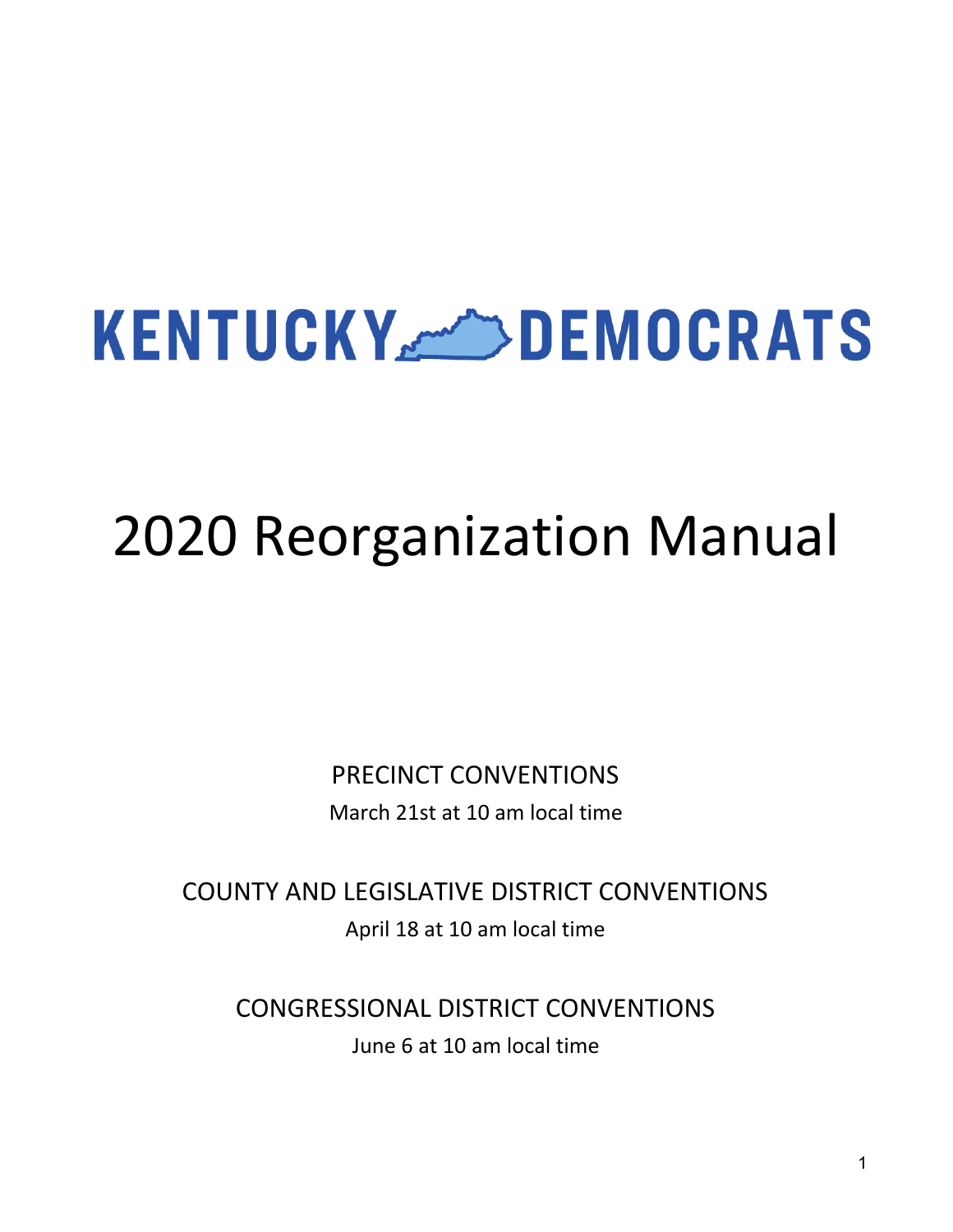## Overview and the Party Structure

Every four years, Kentucky Democrats rebuild our party through a process called *reorganization*. Starting from the ground up, we select new bodies to govern the party - from precincts to counties (legislative districts if you live in Fayette or Jefferson County) and, finally, to the state level.

It's a rather incredible process. What other organization recreates itself at all levels every four years with a democratic process? This is an opportunity for new leaders to get involved more formally than perhaps they have in the past.

You may be reading this and thinking, "but what about the presidential elections? I want to be a delegate to the national convention." Delegates are elected through a process called *delegate selection*. Many steps of delegate selection happen at the same time as reorganization. As a result - a lot of people get confused about which is what. **You can read more about the delegate selection process [here](https://kydemocrats.org/2020-reorg-delegate-selection/2020-delegate-selection/)**, **which includes a County Caucus to be held on May 30, 2020**. But I encourage you to stick around, and learn how you can be part of this incredible reorganization process to build a stronger party.

*Important Links for Information and Forms:*

Re-organization:

<https://kydemocrats.org/2020-reorg-delegate-selection/2020-reorganization/>

Delegate Selection Process: <https://kydemocrats.org/2020-reorg-delegate-selection/2020-delegate-selection/>

Bylaws of the Kentucky Democratic Party:

<https://kydemocrats.org/wp-content/uploads/2020/01/By-Laws-MASTER-DOCUMENT1.pdf>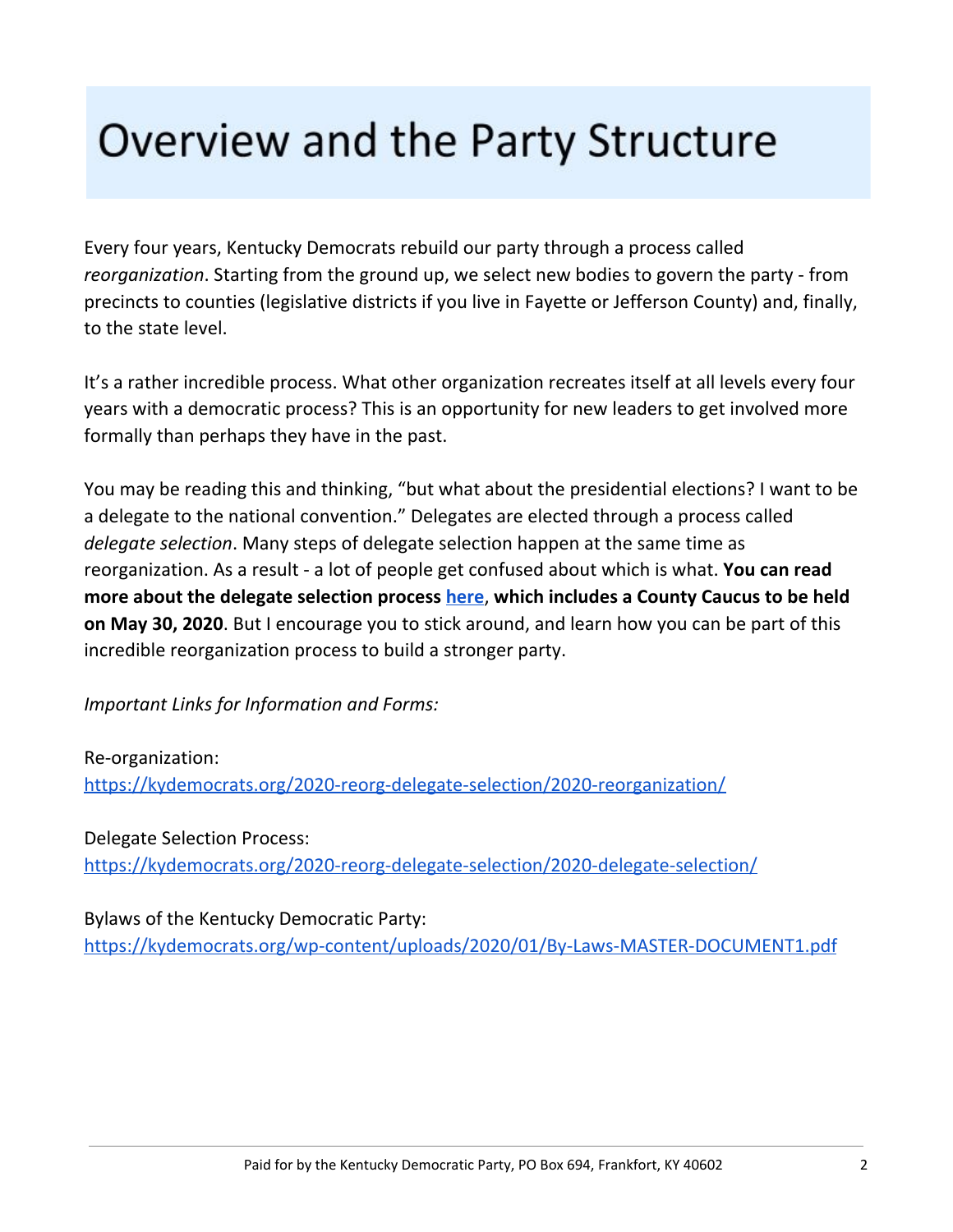#### *Kentucky Democrats: Our Structure*

Before we dive into the details of the reorganization process, it helps to know a bit about the structure of the Kentucky Democrats. Figure 1: Kentucky Democratic

#### **It Begins at the Precinct Level:**

The precinct is the smallest political unit in the country. The active participants at the precinct level help win elections and promote Democratic values and ideals at the local, state, and national levels.

#### *"The most important job I ever held was that of Precinct Committeeman." -Harry Truman*

The Kentucky Democratic Party organization begins with the Precinct Committee Member. Precinct Committee Members are the critical driving force behind registering voters, getting out the word on candidates, and helping Democrats understand the party's structure, process, and platform. They are among the volunteers who canvass neighborhoods, talk to voters, and connect with and activate progressive Kentuckians, by talking to independent, unaffiliated, and Democratic voters alike. **These are volunteer positions with time commitment and responsibilities largely set by each Precinct Committee Member individually.**

A Precinct Committee is made up of three people: a woman, a man, and a youth (35 years old or younger). Any person who is registered as a Democrat as of March 19, 2020 is eligible to be elected to their Precinct Committee. If you are interested in being a Precinct Committee Member, you can be nominated in two ways: by filling out this [form](https://kydemocrats.org/2020-reorg-delegate-selection/precinct-member/) prior to March 6, or at the Precinct Conventions on March 21, 2020. Elections happen at the Precinct Conventions, held at 10 am local time.

#### **County or Legislative District:**

County Executive Committees help recruit leaders, fundraise, support local candidates, communicate with Democrats in your county, and outreach to allied organizations and groups -- all to support and elect more great Democrats.

In most counties, the Precinct Committee Members elect a County Executive Committee. In Jefferson and Fayette Counties, however, the Precinct Committee Members are organized by Legislative Districts (synonymous with State House districts), and they elect Legislative District Chairs and Vice Chairs.

**Party Committees State Central Executive** Committee **County Executive** Committees

**Precinct Committees**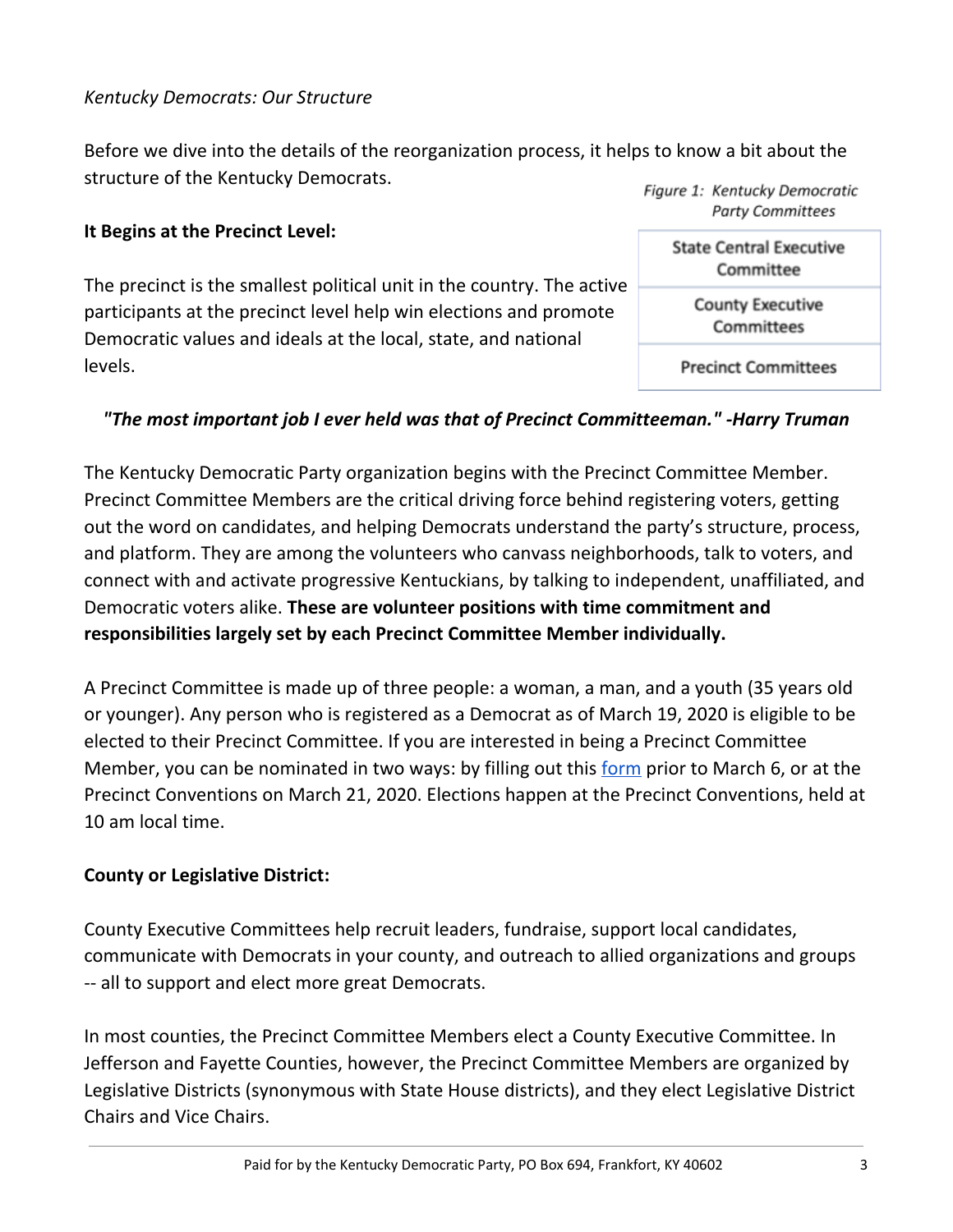*In Jefferson and Fayette Counties only:* During the **L**egislative District (LD) Conventions on April 21, 2020, a new LD Chair and Vice-Chair (of opposite gender) are elected. The LD Chair, along with all of the other LD Chairs, then automatically make up the Jefferson or Fayette County Executive Committees. The Vice Chair has a vote on the Committee when the LD Chair is absent.

*In all other counties:* The Precinct Committee Members will elect a County Executive Committee at the County Convention, made up of equal numbers of men and women.

#### **State Level:**

The Kentucky Democratic Party is structured with a board ("State Central Executive Committee" or "State Central" for short), led by the party officers (Chair, Vice Chair, Treasurer, Secretary), and supported by the staff team who executes the day-to-day operations. State Central is made up of representatives from all Congressional Districts (elected at the District Conventions) and At-Large members (elected at the State Convention). There are additional members of State Central; a full list is in the **KDP [Bylaws](https://kydemocrats.org/wp-content/uploads/2020/01/By-Laws-MASTER-DOCUMENT1.pdf)**, Section VIII.

#### **Still Reading?**

Excellent. In the following pages, you will find more details about the reorganization process.

If you have any questions, the team here at the Kentucky Democratic Party is here to help. Please send us an email at reorg@kydemocrats.org with your questions, or give us a ring at (502) 695-4828. You can also check out our website at **[kydemocrats.org](https://kydemocrats.org/)**, or follow us on Facebook ([facebook.com/kydems\)](https://www.facebook.com/KyDems/) or Twitter [\(@kydems](https://twitter.com/kydems)).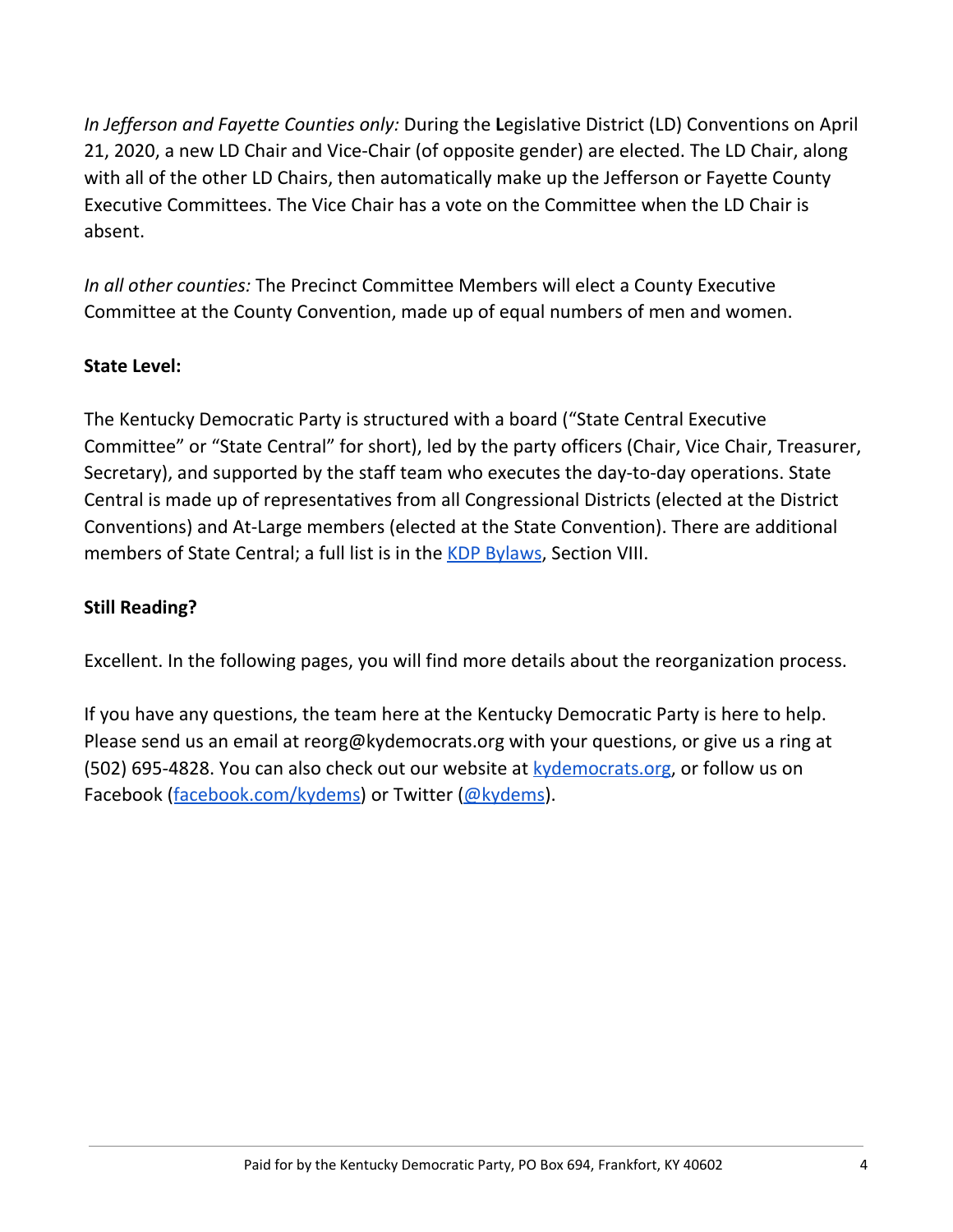# **Conventions Overview**

The conventions are executed in two different ways: one for all counties, except Jefferson and Fayette, and the other for Jefferson and Fayette counties.

#### **Method 1: Applicable to all counties, except Jefferson and Fayette counties**

- a) Elect a Precinct Committee, consisting of a Man, Woman, and Youth, at the Precinct Convention on March 21, 2020.
- b) Elect the County Executive Committee at the County Convention on April 18, 2020.
- c) Elect the State Central Executive Committee at the District/State Conventions on June 6, 2020. Additional business includes electing DNC Members, ratifying the bylaws, and ratifying the KDP Chair and Vice Chair.

| Who votes?                                      | When?                                               | For What?                                                                                                                         |
|-------------------------------------------------|-----------------------------------------------------|-----------------------------------------------------------------------------------------------------------------------------------|
| Any registered<br>Democrat by<br>March 19, 2020 | <b>Precinct</b><br><b>Convention on</b><br>March 21 | <b>Precinct Committee Members</b>                                                                                                 |
| Precinct<br>Committee<br><b>Members</b>         | <b>County Convention</b><br>on April 18             | Delegates to District/State Conventions<br><b>Member of Credentials Committee</b><br><b>County Executive Committee Members</b>    |
| Delegates elected<br>at County<br>Convention    | <b>District Convention</b><br>on June 6             | <b>State Central Executive Committee District</b><br><b>Members</b>                                                               |
| Delegates elected<br>at County<br>Convention    | <b>State Convention</b><br>on June 6                | State Central Executive Committee At Large<br>Members, DNC Members, Bylaws Ratification,<br>KDP Chair and Vice Chair Ratification |

*Figure 2: Conventions Process for Counties, except Jefferson and Fayette*

#### **Method 2: Applicable for only Jefferson and Fayette Counties**

- a) Elect a Precinct Committee, consisting of a Man, Woman, and Youth, at the Precinct Convention on March 21, 2020.
- b) Elect an LD Chair and Vice Chair at the LD Convention on April 18, 2020. The LD Chair is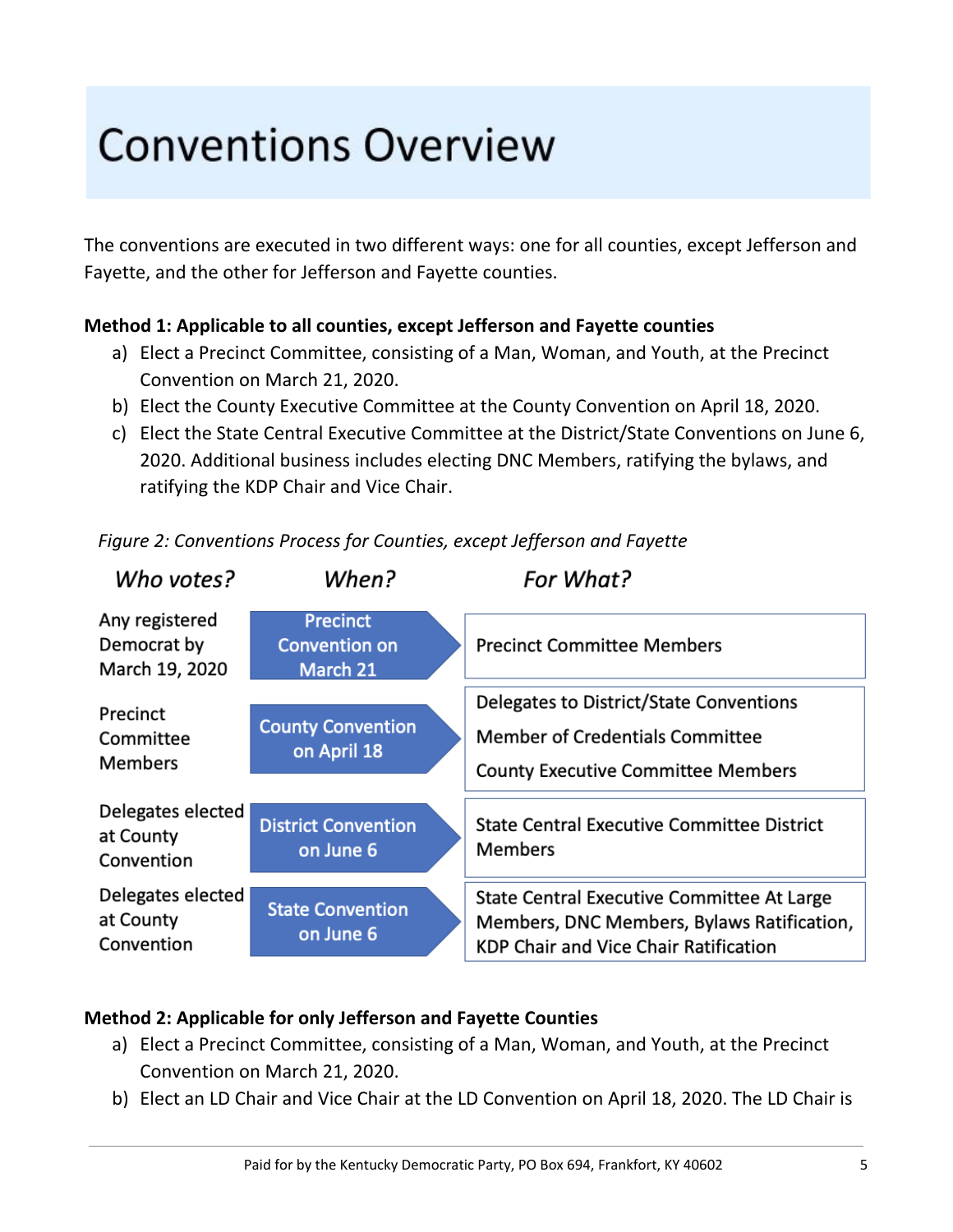then an automatic member of the County Executive Committee.

c) Elect the State Central Executive Committee at the District/State Conventions on June 6, 2020. Additional business includes electing DNC Members, ratifying the bylaws, and ratifying the KDP Chair and Vice Chair.



#### *Figure 3: Conventions Process for Jefferson and Fayette Counties*

\* LD Chairs make up the initial County Executive Committee. 18 additional members are elected within 35 days to the County Executive Committee.

### Precinct Convention Details March 21, 2020 at 10 am local time

#### **Location:**

The location of your Precinct Convention will either be held at a central location in your county or Legislative District (LD), or at your polling place. Locations will be posted on kydemocrats.org and published locally.

#### **Who can participate in the Precinct Convention?**

Any registered Democrat by March 19, 2020 can participate. Check and update your registration at [GoVoteKY.com.](https://vrsws.sos.ky.gov/ovrweb/govoteky)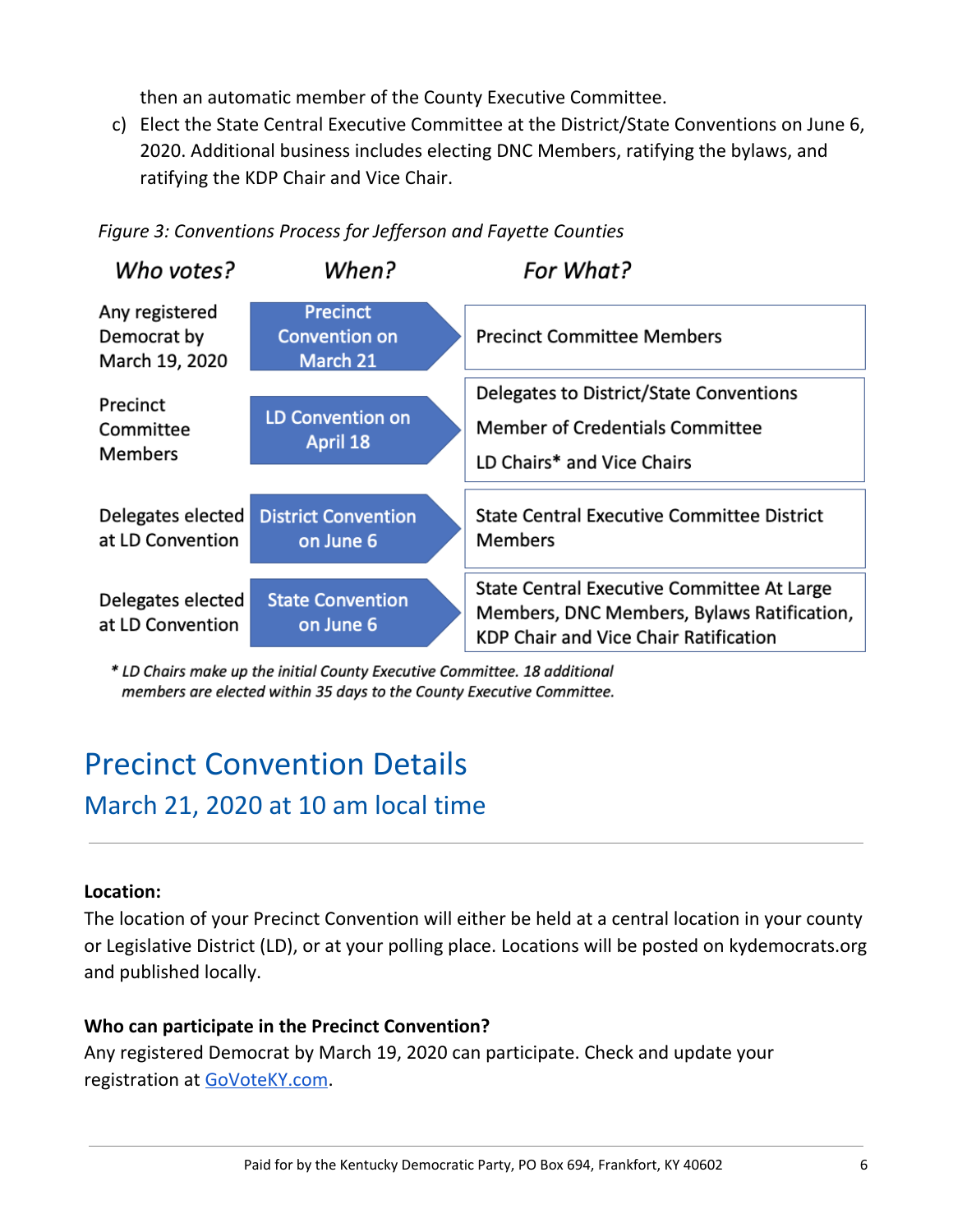#### **What happens at a Precinct Convention?**

For each precinct, a woman, man, and youth (35 or younger) are elected by other Democrats in their precinct to serve on the Precinct Committee.

#### **What does a Precinct Committee Member do?**

- If you don't live in Jefferson or Fayette County you elect the County Executive Committee at the County Convention on **April 18, 2020**. If you live in Jefferson and Fayette Counties, you elect an LD Chair and LD Vice Chair at the LD Convention on **April 18, 2020**.
- At the same County/LD Convention on **April 18, 2020**, you elect delegates to the District/State Conventions. These delegates go on to elect people to the State Central Executive Committee.
- Help with the operations of local parties.
- Help facilitate your local Get-Out-The-Vote efforts.
- Recruit and develop volunteers.
- In cases of special elections, you may be called upon to select the Democratic nominee.

#### **How do I run to be a Precinct Committee Member?**

You can be nominated to run as a Precinct Committee Member in two ways: beforehand by filling out this [form](https://kydemocrats.org/2020-reorg-delegate-selection/precinct-member/) by March 6, or at the Precinct Convention on March 21, 2020.

Only those present at the Precinct Convention will be able to vote. However, you don't have to be present to be elected. Let's say you have a basketball game that morning, and you aren't able to make the Precinct Convention. You can nominate yourself beforehand (by [turning](https://kydemocrats.org/2020-reorg-delegate-selection/precinct-member/) in this form by [March](https://kydemocrats.org/2020-reorg-delegate-selection/precinct-member/) 6), or ask somebody to nominate you at the Precinct Convention on March 21. You can still get elected by the others who are present, even if you're not able to be there. However, if nobody from your precinct is there, no vote can be taken, and the County/LD Chair has the option to appoint people to fill the positions at a later date.

Precinct Committee Member Nominating forms are available at the Kentucky Democratic Party office and on its [website](https://kydemocrats.org/2020-reorg-delegate-selection/precinct-member/) beginning on February 2, 2020. The form must be received by March 6, 2020 at 4 pm ET, and may be filed in any of the following manners:

- In person at the Kentucky Democratic Party, located at 190 Democrat Drive, Frankfort, KY.
- Mailed to the Kentucky Democratic Party, PO Box 694, Frankfort, KY 40602. All applications must be RECEIVED BY 4 pm on March 6, 2020.
- Faxed to (502) 470-7353.
- Emailed to the Kentucky Democratic Party at info@kydemocrats.org.
- Submitted online at [kydemocrats.org](https://kydemocrats.org/).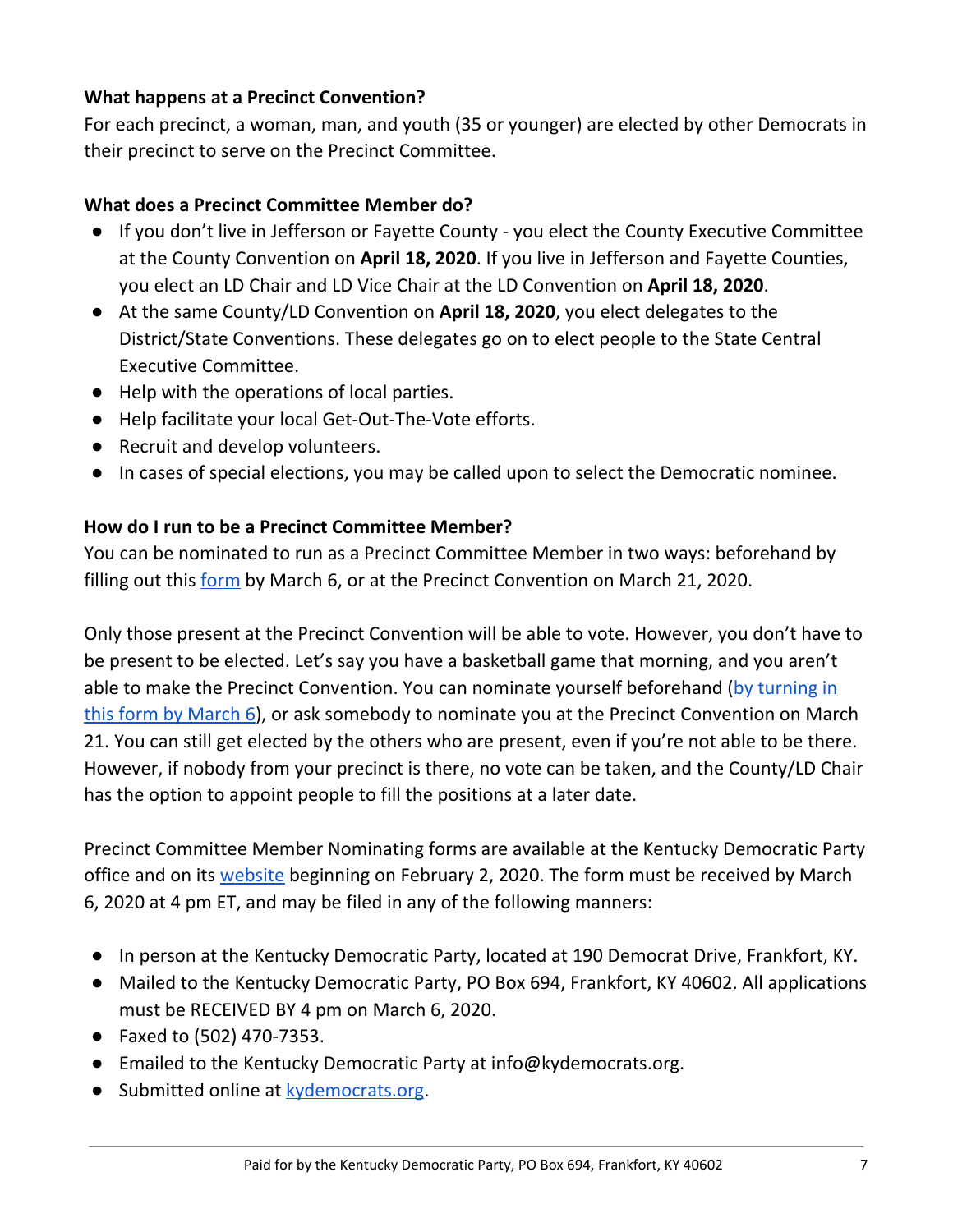### County/Legislative District (LD) Convention Details April 18, 2020 at 10 am local time

#### **Location:**

Your County/LD Convention is held at a central location in your county or LD. Locations will be posted on kydemocrats.org and published locally.

County Conventions happen in all counties, except for Jefferson and Fayette Counties. There, LD Conventions are held.

#### **Who can participate in the County/LD Convention?**

Any registered Democrat by March 19, 2020 can participate. However, only Precinct Committee Members elected on March 21, 2020 at the Precinct Convention may vote.

#### **For all Counties EXCEPT Jefferson and Fayette: What happens at a County Convention?**

Similar to Precinct Conventions, a Temporary Presiding Officer reads the Opening Statement and presides over the election of the Permanent Presiding Officer of the County Convention.

For each county, the Precinct Committee members voted in during the Precinct Conventions on March 21 vote on three things:

- 1. Elect County Executive Committee members.
	- a) Equal numbers of men and women must be elected, and you do not have to be a Precinct Committee member to serve on the County Executive Committee. You just have to be a registered Democrat by March 19, 2020.
	- b) If the current County Executive Committee is not over 20 people by April 18, 2020, then you can elect up to 20 people (10 men, and 10 women).
	- c) If your current County Executive Committee is over 20 people, then you can elect up to the number of current members.
- 2. Elect delegates to represent your county at the District and State Conventions on June 6 in Louisville. On June 6, these delegates elect people to serve on the State Central Executive Committee.
- 3. Elect one member to the Credentials Committee for the District/State Conventions.

Each of these votes are weighted. Your vote as a Precinct Committee Member is as much as the total amount of registered Democrats in your precinct. The vote is taken by Member, and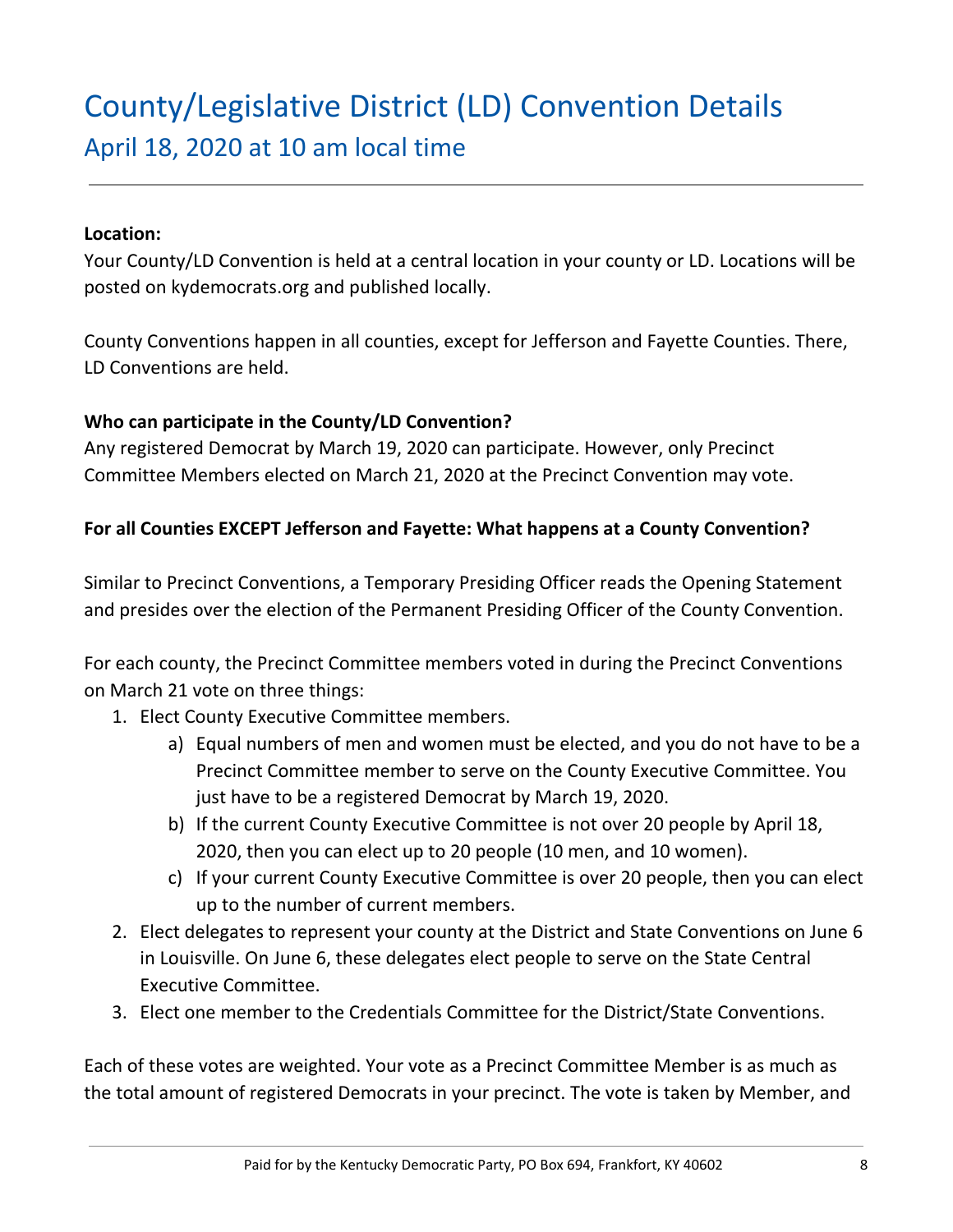not as the Precinct Committee combined.

After the County Convention is adjourned, then the first meeting of the newly formed County Executive Committee (CEC) takes place. During that meeting, the CEC elects a Chair and Vice Chair, both of whom must be members of the newly elected CEC. The Chair can appoint a Secretary and Treasurer then, or wait up to thirty (30) days to make the appointments.

#### **For Jefferson and Fayette Counties: What happens at an LD Convention?**

Similar to Precinct Conventions, a Temporary Presiding Officer reads the Opening Statement and presides over the election of the Permanent Presiding Officer of the LD Convention.

In each LD of Jefferson and Fayette Counties (an LD is the same as a State House District), the Precinct Committee Members:

- 1. Elect an LD Chair and Vice Chair.
	- The LD Chair and Vice Chair must be opposite genders, be registered Democrats as of March 19, 2020, and reside within that LD. They do not need to be Precinct Committee members. LD Chairs in the county are automatically members of the County Executive Committee. LD Vice Chairs get a vote if the LD Chair is not present.
- 2. Elect delegates to represent your LD at the District and State Conventions on June 6 in Louisville. On June 6, these delegates elect people to serve on the State Central Executive Committee.
- 3. Elect one member to the Credentials Committee for the District/State Conventions.

Each of these votes are weighted. Your vote as a Precinct Committee Member is as much as the total amount of registered Democrats in your precinct. The vote is taken by Member, and not as the Precinct Committee combined.

After the LD Convention is adjourned, the LD Chairs convene for the first meeting of the newly formed County Executive Committee. During that meeting, the CEC elects a Chair and Vice Chair. The Chair does not need to be one of the newly elected LD Chairs, but the Vice Chair does. The Chair can appoint a Secretary and Treasurer then, or wait up to thirty (30) days to make the appointments.

Within 35 days, the newly elected CEC elects 18 additional At-Large members to the CEC, two of whom must be 35 years old or younger. The number of additional At-Large members a particular LD gets is based upon the share of the Democratic registration that LD has in comparison to the county. For instance, if one LD has 20% of the registered Democrats in the county, they get 20% of the additional members. This usually works out to one At-Large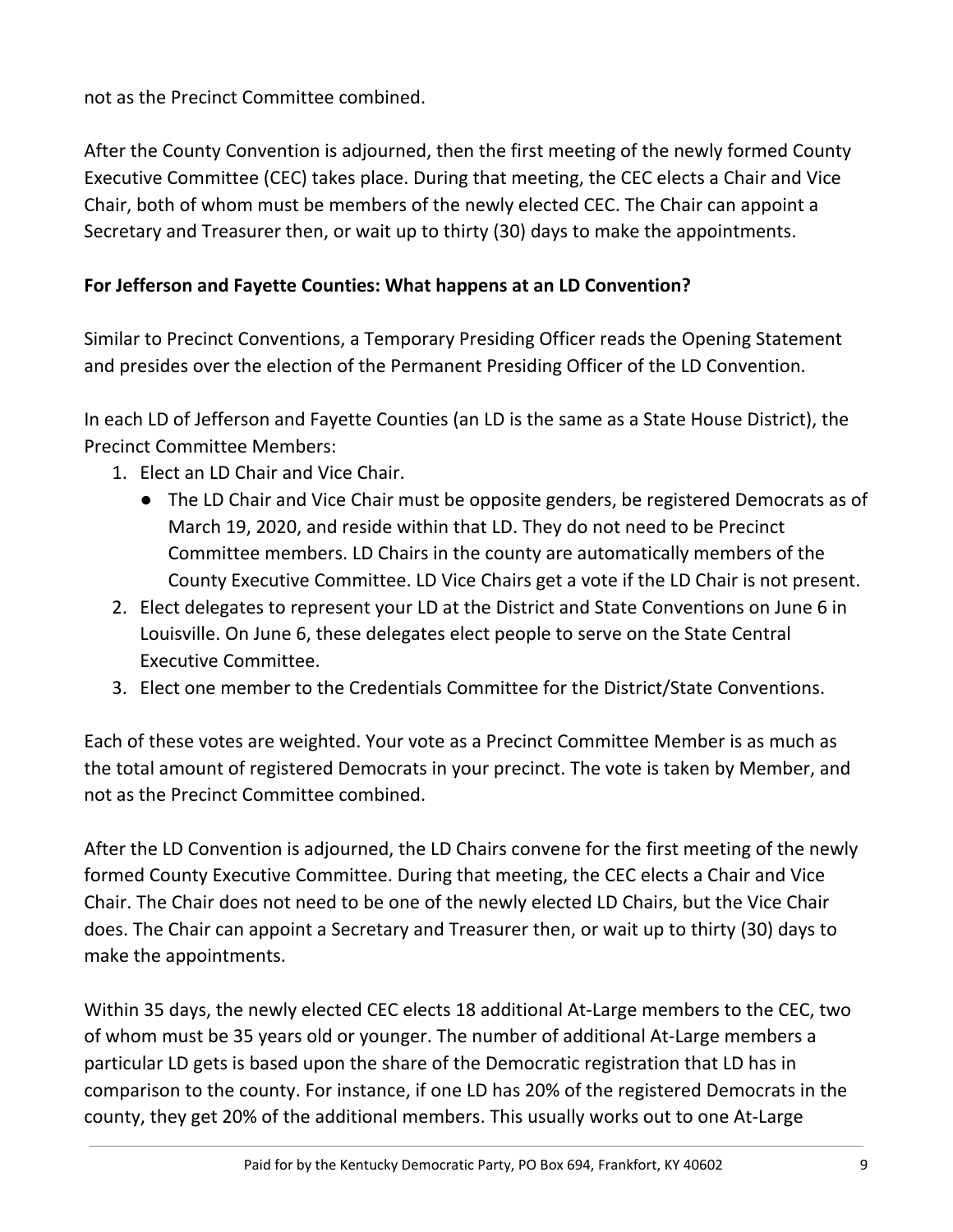member per LD.

#### **What do County Executive Committee Members do?**

- Serve a 4 year term to help build the party in your county.
- Elect the County Executive Committee Chair and Vice Chair.
- Develop leaders in your area, and recruit and support local candidates.
- Fundraise for the party and candidates.
- Communicate with Democrats in your county.
- Outreach to allied organizations and groups in your area.
- In cases of special elections, you may be called upon to select the Democratic nominee.

#### **How do I run to be a County Executive Committee Member?**

Talk to the Precinct Committee Members, and ask them to nominate you and for their support. There is no pre-nomination filing for County Executive Committee Members. Nominations are only taken at the County/LD Convention.

#### **Do I have to be present to be elected as a County Executive Committee Member or LD Chair/Vice Chair?**

If you are not able to be present at the County/LD Convention, you do not have to be there to be elected; however, you do have to be present to cast a vote (no proxies are allowed).

### Congressional District Convention Details

### June 6, 2020 at 10 am local time

#### **Location:**

Kentucky International Convention Center

#### **Who can participate in the District Convention?**

Elected delegates from the County/LD Conventions have a vote. All Democrats are invited to attend.

#### **What happens at a District Convention?**

For each Congressional District, five people (2 women, 2 men, and 1 youth - 35 years old or younger), are elected by the delegates to serve on the State Central Executive Committee.

Additional business includes agenda items from the delegate selection process. However, only delegates elected through that process can vote on those items (such as electing delegates to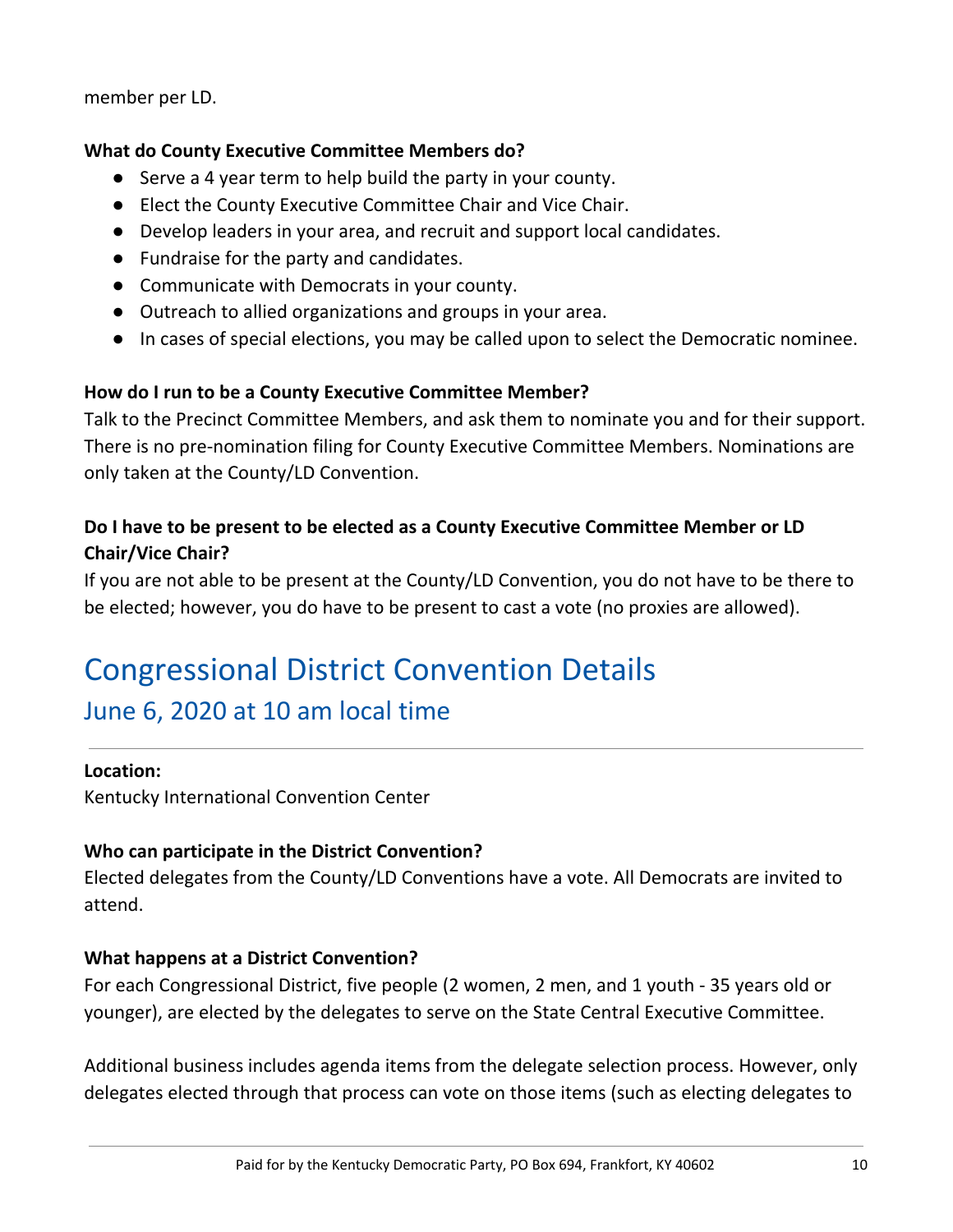the National Convention). More information is available [here.](https://kydemocrats.org/2020-reorg-delegate-selection/2020-delegate-selection/)

#### **What do State Central Executive Committee Members do?**

- Serve a four year term to build the State Party.
- Attend quarterly statewide meetings.
- Serve on committee(s) that fit your interest. The standing committees of State Central are Bylaws, Candidate Development, Communications, Education and Training, Finance, Fundraising, Outreach, and Strategic Planning. Ad hoc committees are created from time to time to address a particular need (like the 2020 reorganization work); additionally, an Appellate Committee is formed during the Conventions to hear and adjudicate appeals. More information about the structure of State Central can be found in the KDP [Bylaws,](https://kydemocrats.org/wp-content/uploads/2020/01/By-Laws-MASTER-DOCUMENT1.pdf) Article VIII.
- Elect a Chair and Vice Chair when there is a vacancy, and a Democratic Governor is not in office.

#### **How do I run to be a State Central Executive Committee Member?**

Talk to the delegates elected at the County/LD Conventions, and ask them to nominate you and for their support. There is no pre-nomination filing for State Central Executive Committee Members. Nominations for District positions on State Central are only taken at the Congressional District Conventions.

#### **Do I have to be present to be elected to the State Central Executive Committee?**

If you are not able to be present at the District Conventions, you do not have to be there to be elected; however, you do have to be present to cast a vote (no proxies are allowed).

## State District Convention Details

#### June 6, 2020 at 10 am local time

#### **Location:**

Kentucky International Convention Center

#### **Who can participate in the State Convention?**

Elected delegates from the County/LD Conventions have a vote. All Democrats are invited to attend.

#### **What happens at the State Convention?**

Nine At-Large members are elected by the delegates to serve on the State Central Executive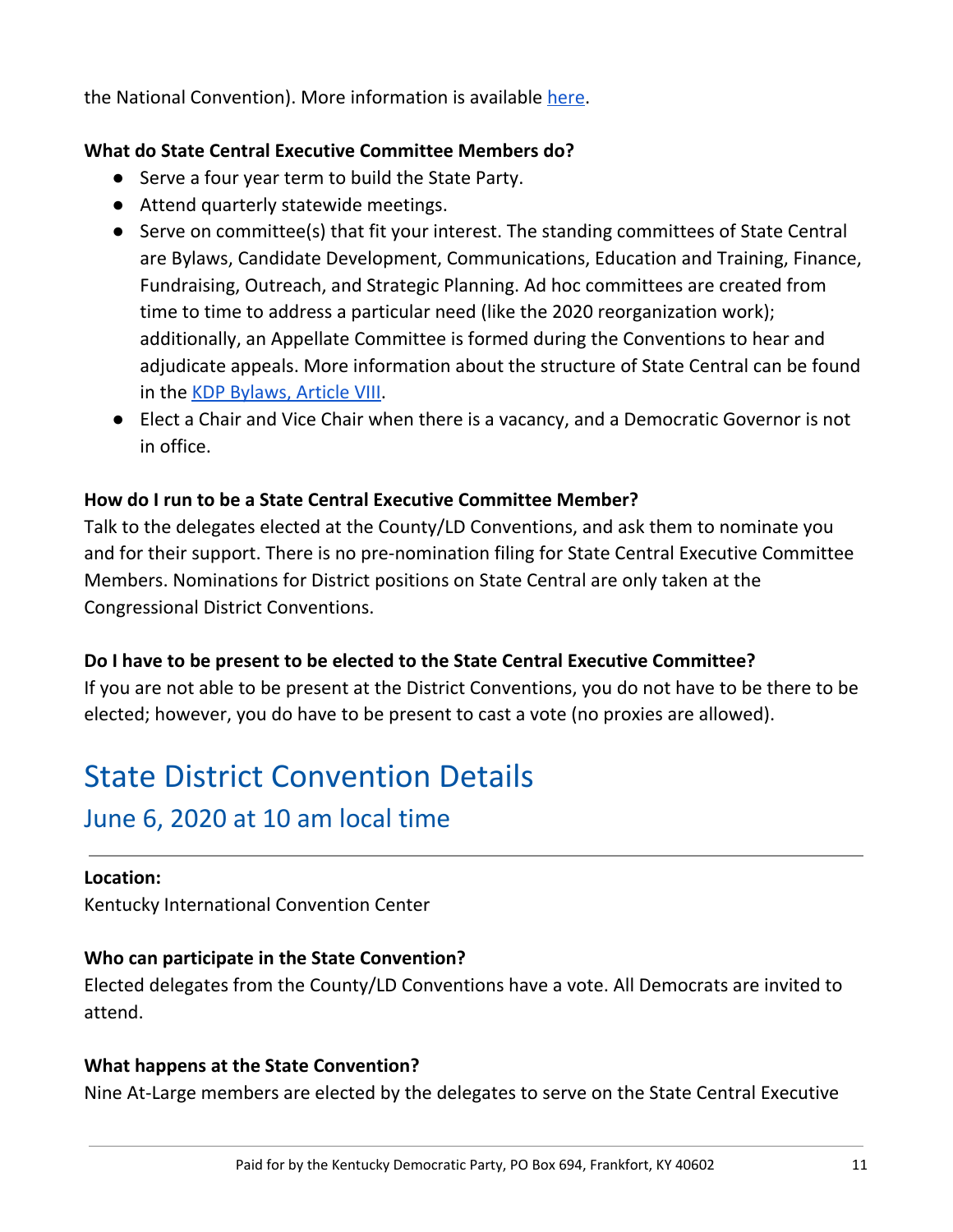Committee. Additionally, two DNC Members are elected, the bylaw changes since the last State Convention are ratified, and the Chair and Vice Chair of the Kentucky Democratic Party are ratified.

Additional business includes agenda items from the delegate selection process. However, only delegates elected through that process can vote on those items (such as electing delegates to the National Convention). More information is available [here.](https://kydemocrats.org/2020-reorg-delegate-selection/2020-delegate-selection/)

Once the Convention is adjourned, the newly elected State Central Executive Committee will meet to elect the At-Large members of the Kentucky National Delegation.

#### **How do I run to be a State Central Executive Committee Member?**

Talk to the delegates elected at the County/LD Conventions, and ask them to nominate you and for their support. There is no pre-nomination filing for State Central Executive Committee Members. Nominations for At-Large positions on State Central are only taken at the State Convention.

#### **Do I have to be present to be elected to the State Central Executive Committee?**

If you are not able to be present at the State Convention, you do not have to be there to be elected; however, you do have to be present to cast a vote (no proxies are allowed).